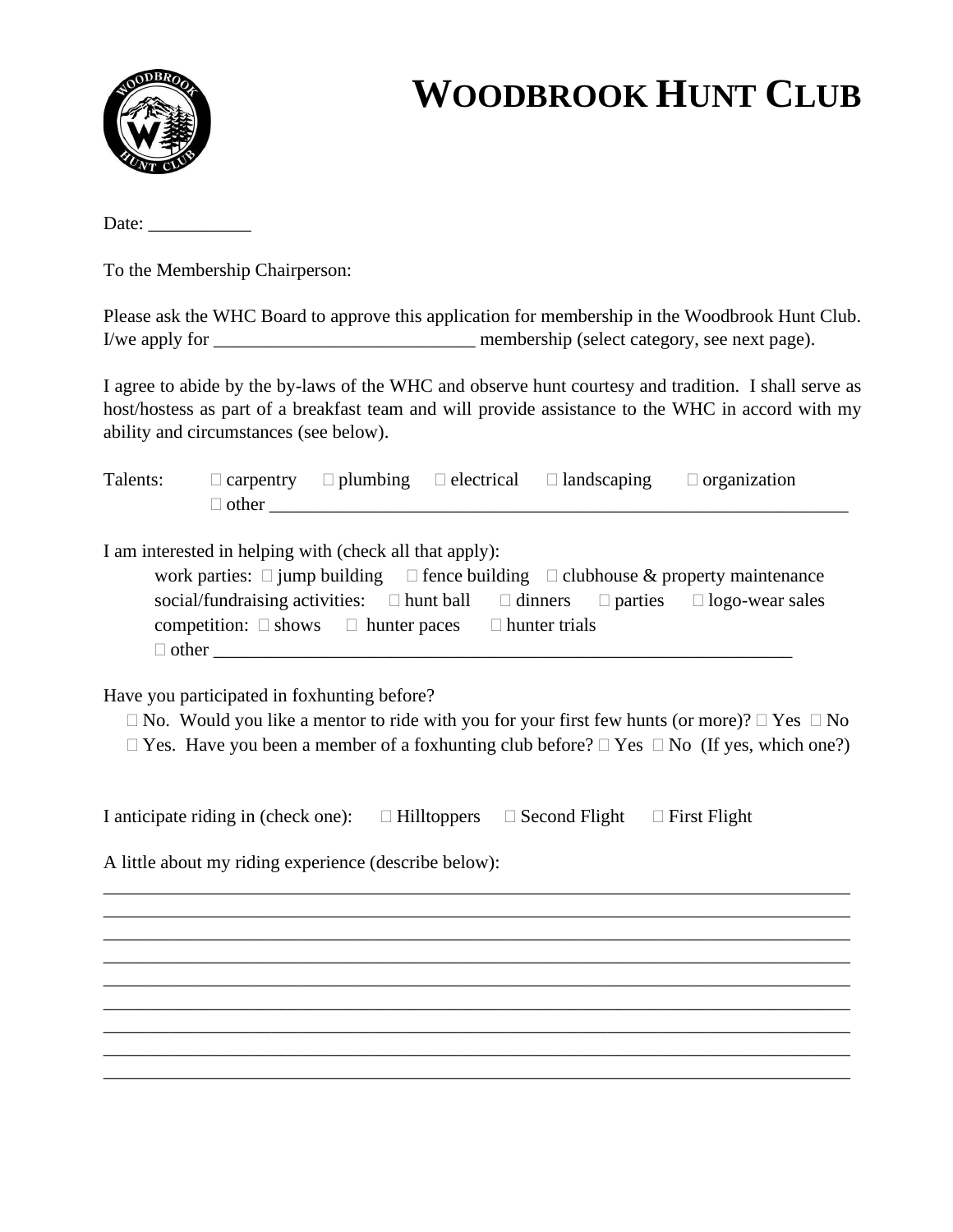

**MEMBERSHIP APPLICATION** 

2022-2023 Season

**Date:**  $\vert$  **Membership Type:** 

Membership Chairman:

Please ask the WHC Board to approve this application for membership in the Woodbrook Hunt Club for the 2022-23 season. By signing this membership agreement, I/we agree to abide by the By-Laws and observe hunt courtesy and tradition. I/we shall serve as host/hostess for Hunt Breakfasts (at least one) and help in jump and trail maintenance and assist with fundraising as called upon (except Affiliate members).

I understand that I participate in Hunt activities at my own risk and that this application is not complete unless I read and sign the "AGREEMENT FOR RELEASE AND WAIVER OF LIABILITY" form for *each person* this membership covers.

| <b>Membership Applicant Name</b><br>(to be used in Roster): |  |  |
|-------------------------------------------------------------|--|--|
| Additional family member 1.                                 |  |  |
| Additional family member 2.                                 |  |  |
| Additional family member 3.                                 |  |  |
| Additional family member 4.                                 |  |  |
|                                                             |  |  |
| <b>Mailing Address:</b>                                     |  |  |
| City, State:                                                |  |  |
| Zip Code:                                                   |  |  |
|                                                             |  |  |
| Email:                                                      |  |  |
| <b>Cell Phone:</b>                                          |  |  |
| Alt. Phone:                                                 |  |  |

x

**Signature of Applicant (Parent must sign here if applicant is Junior (***under the age of 18***)** 

 **Name of WHC member sponsoring your application:** 

**Application, releases and payment should be given or sent to:** Theresa Lazares (WHC)

7318 81st Ave NW Gig Harbor, WA 98335

*Our fiscal, hunting and membership season runs June 1st to May 31st .*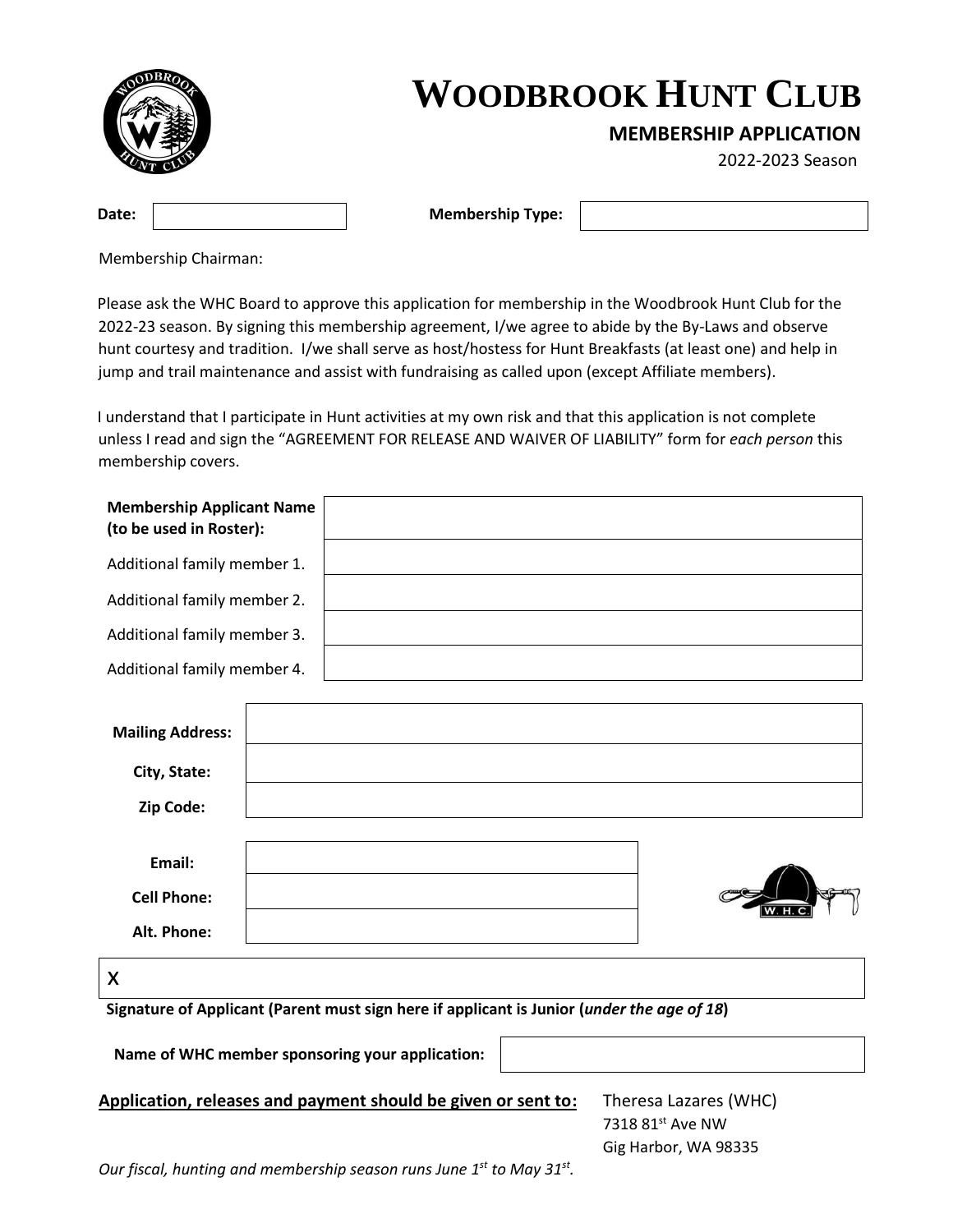

### **MEMBERSHIP TYPES AND ANNUAL DUES SCHEDULE**

2022-2023 Season

Dues are payable by June 1<sup>st</sup> Payment by Check, Cash or PayPal: woodbrookhuntclub@gmail.com

#### **HUNTING MEMBERSHIPS**

#### **NON-HUNTING MEMBERSHIPS\***

#### **ACTIVE MILITARY**

Social………………………………\$300 \*no initiation fee required

| Family\$700 |
|-------------|
| Single\$500 |

| Young Adult\$450  |  |
|-------------------|--|
|                   |  |
| Non-resident\$500 |  |

**Initiation Fee:** All prospective members shall pay an **initiation fee** which shall accompany their application for membership to cover the cost of initial materials provided to a new member (\$50.00). Any lapse in membership will obligate another initiation fee. Initiation fee shall be waived for juniors and non-hunting members.

**Half-year memberships** available after January 1 shall be charged the initiation fee based on a full year membership and one-half of the applicable dues.

If a person caps and then joins the same day, their cap fee shall apply towards their membership.

#### Hunting Membership Definitions

*Family:* An adult or couple, and their minor children, of which one or more persons are an acceptable horseman and considered hunting members. Family membership shall also include children up to age 26.

*Single***:** A person, married or single, who shall be an acceptable horseman and considered a hunting member. *Young Adult***:** A young person, age 22-30 who is sponsored by an adult member and qualified by the M.F.H. as an acceptable horseman and considered a hunting member.

*Junior***:** A person less than 21 years of age who has the consent of his parent or guardian (if under the age of 18) and is also sponsored by an adult member and qualified by the M.F.H. as an acceptable horseman and considered a hunting member.

*Non-Resident:* Persons otherwise qualified as a family or a single member whose residence is outside the State of Washington but within North America. A non-resident may also be someone within the State and east of the summit of the Cascade Mountains and considered hunting members.

*Military Members:* A spouse or family otherwise qualified for a Single or Family hunting membership that includes at least one active-duty military member, retired military, or disabled veteran at the beginning of the season.

#### Non-Hunting Memberships Definitions

*Social:* Gentlemen or ladies otherwise qualified as members but not considered hunting members.

*Affiliate***:** A gentleman or lady who is otherwise qualified to be a member but does not wish to have hunting privileges. (May use WHC permits to trail ride). *This membership category is reserved for residents and boarders at barns adjacent to our hunting territory.*

(*More detailed information on membership can be found in the WHC By Laws, last amended May 2021*)

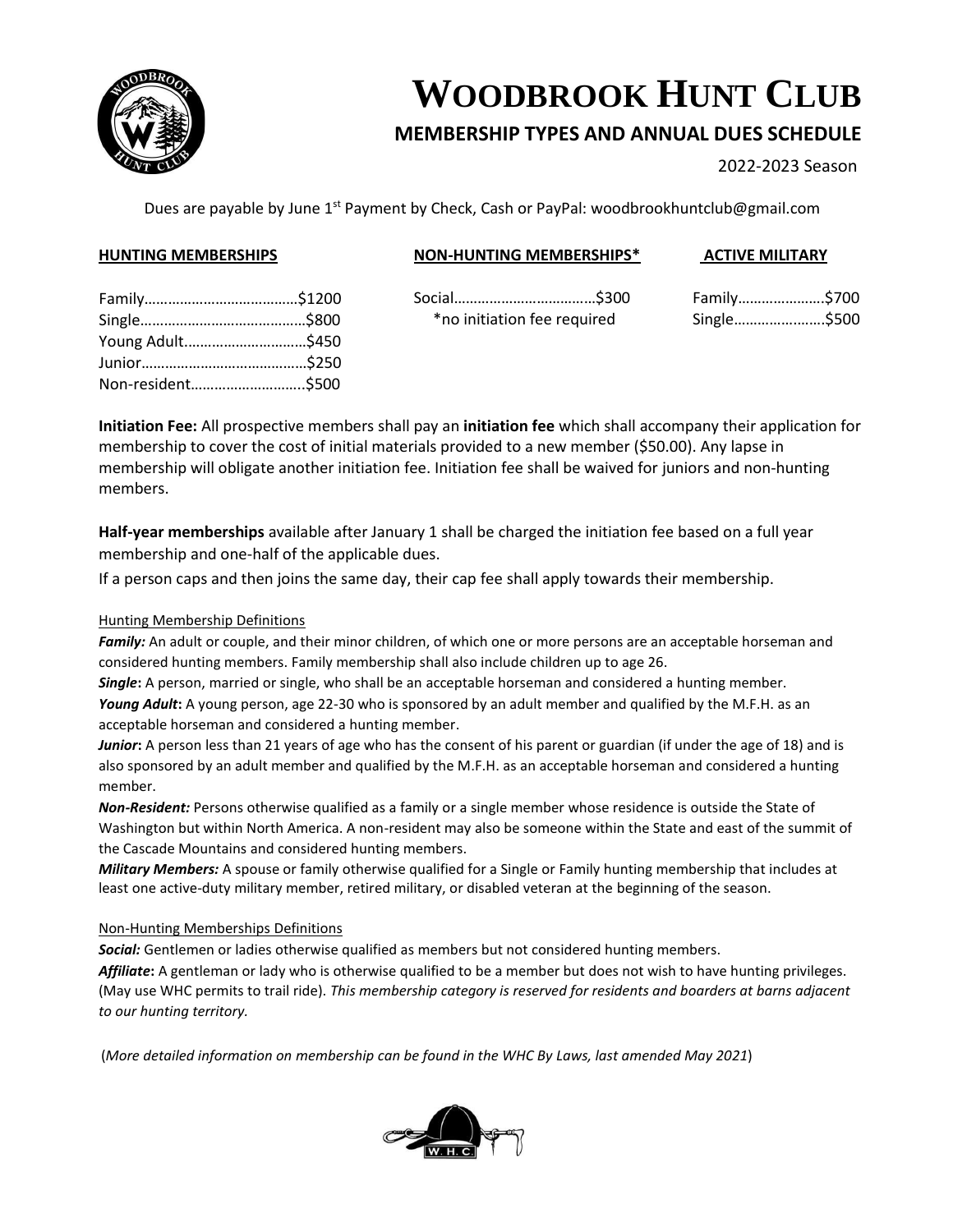

### **WOODBROOK HUNT CLUB AGREEMENT FOR RELEASE AND WAIVER OF LIABILITY**

I request permission to participate in cross-county riding and foxhunting with the Woodbrook Hunt Club.

I fully understand that cross-country horseback riding and foxhunting (which includes riding over fences, other obstacles, and steep and rough terrain) are very dangerous activities. I wish to participate in these activities knowing they are dangerous. I accept and assume all the risks of the injury (including death) to myself or my property.

In exchange for being permitted to participate in these activities, I release and agree not to make or bring any claim of any kind against Woodbrook Hunt Club, or it's masters, officers, directors, members, employees, or guests or any land owners, including the U.S.A/U.S. Army, Jt. Base Lewis-McChord, or other persons making property available for Woodbrook Hunt Club, for any injury (including death), or any damage to my property whether from negligence or not, or any other cause, arising out of my participation in these dangerous horseback riding, foxhunting or related activities; and I also agree if anyone makes any claims because of any injury to myself (including death), or for any damage to my property, I will indemnify and hold harmless all those released by this agreement from any and all damages and/or costs because of any such claims.

I agree that this Release and Waiver of Liability shall remain in full force and effect for so long as I am a member of Woodbrook Hunt Club.

\_\_\_\_\_\_\_\_\_\_\_\_\_\_\_\_\_\_\_\_\_\_\_\_ \_\_\_\_\_\_\_\_\_\_\_\_\_\_\_\_\_\_\_\_\_\_\_\_\_\_\_\_\_\_\_\_\_\_\_\_\_\_\_\_\_\_\_\_\_\_\_\_\_\_\_\_\_\_\_\_\_

\_\_\_\_\_\_\_\_\_\_\_\_\_\_\_\_\_\_\_\_\_\_\_\_\_\_\_\_\_\_\_\_\_\_\_\_\_ \_\_\_\_\_\_\_\_\_\_\_\_\_\_\_\_\_\_\_\_\_\_\_\_\_\_\_\_\_\_\_\_\_\_\_\_\_

|  | <b>Photo Release (circle one):</b> | <b>YES</b> | <b>NO</b> |
|--|------------------------------------|------------|-----------|
|  |                                    |            |           |

\_\_\_\_\_\_\_\_\_\_\_\_\_\_\_\_\_\_\_\_\_\_\_\_\_\_\_\_\_\_\_\_\_\_\_\_\_

Date Signature

\_\_\_\_\_\_\_\_\_\_\_\_\_\_\_\_\_\_\_\_\_\_\_\_\_\_\_\_\_\_\_\_\_\_\_\_\_\_\_\_\_\_\_\_\_\_\_\_\_\_\_\_\_

Print Name

\_\_\_\_\_\_\_\_\_\_\_\_\_\_\_\_\_\_\_\_\_\_\_\_\_\_\_\_\_\_\_\_\_\_\_\_\_ \_\_\_\_\_\_\_\_\_\_\_\_\_\_\_\_\_\_\_\_\_\_\_\_\_\_\_\_\_\_\_\_\_\_\_\_\_ Address City, State, Zip

Email Address

Emergency Contact Name Emergency Contact Phone Number